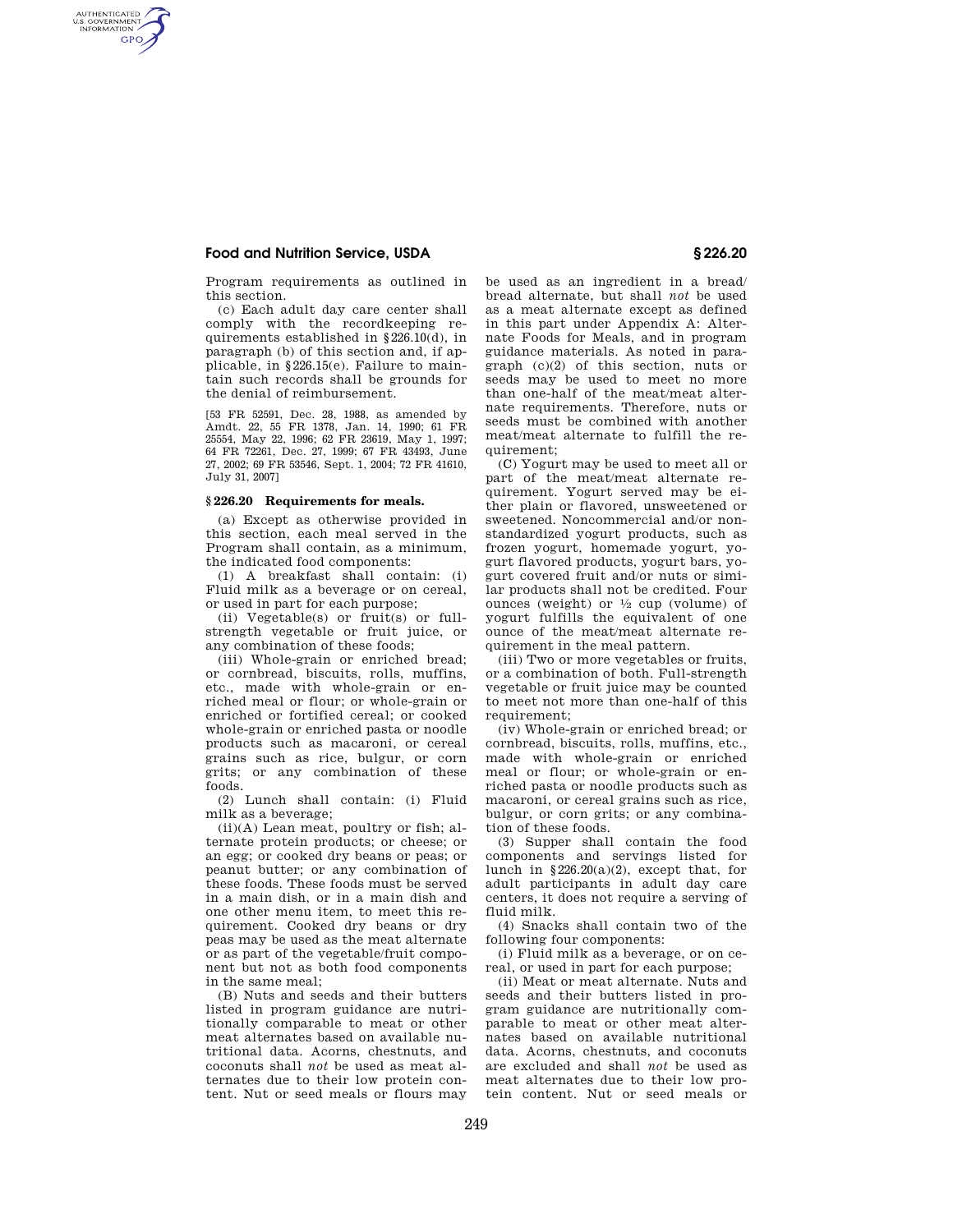flours shall *not* be used as a meat alternate except as defined in this part under Appendix A: Alternate Foods for Meals;

(iii) Vegetable(s) or fruit(s) or fullstrength vegetable or fruit juice, or any combination of these foods. For children, juice may not be served when milk is served as the only other component;

(iv) Whole-grain or enriched bread; or cornbread, biscuits, rolls, muffins, etc., made with whole-grain or enriched meal or flour; or cooked whole-grain or enriched pasta or noodle products such as macaroni, or cereal grains such as rice, bulgar, or corn grits; or any combination of these foods.

(b) *What are the requirements for the infant meal pattern?*—(1) *Feeding meals to infants.* Meals served to infants ages birth through 11 months must meet the requirements described in paragraph (b)(6) of this section. Foods included in the infant meal must be of a texture and a consistency that are appropriate for the age of the infant being served. The foods must be served during a span of time consistent with the infant's eating habits. For those infants whose dietary needs are more individualized, exceptions to the meal pattern must be made in accordance with the requirements found in paragraph (h) of this section.

(2) *Breastmilk and iron-fortified formula.* Either breastmilk or iron-fortified infant formula, or portions of both, must be served for the entire first year. Meals containing breastmilk and meals containing iron-fortified infant formula supplied by the facility are eligible for reimbursement. However, infant formula provided by a parent (or guardian) and breastmilk fed directly by the infant's mother, during a visit to the facility, contribute to a reimbursable meal only when the facility supplies at least one component of the infant's meal.

(3) *Fruit juice.* Juice should not be offered to infants until they are 6 months of age and ready to drink from a cup. Feeding fruit juice only from a cup will help develop behaviors that may prevent early childhood caries. Fruit juice served as part of the meal pattern for infants 8 through 11 months must be full-strength.

## **§ 226.20 7 CFR Ch. II (1–1–11 Edition)**

(4) *Solid foods.* Solid foods of an appropriate texture and consistency are required only when the infant is developmentally ready to accept them. The facility should consult with the infant's parent (or guardian) in making the decision to introduce solid foods. Solid foods should be introduced one at a time on a gradual basis with the intent of ensuring the infant's health and nutritional well-being.

(5) *Infant meal pattern.* Infant meals must have, at a minimum, each of the food components indicated, in the amount that is appropriate for the infant's age. For some breastfed infants who regularly consume less than the minimum amount of breastmilk per feeding, a serving of less than the minimum amount of breastmilk may be offered. In these situations, additional breastmilk must be offered if the infant is still hungry. Meals may include portions of breastmilk and iron-fortified infant formula as long as the total number of ounces meets, or exceeds, the minimum amount required of this food component. Similarly, to meet the component requirements for vegetables and fruit, portions of both may be served.

(i) *Birth through 3 months.* Only breastmilk or iron-fortified formula is required to meet the infant's nutritional needs.

(A) Breakfast—4 to 6 fluid ounces of breastmilk or iron-fortified infant formula.

(B) Lunch or supper—4 to 6 fluid ounces of breastmilk or iron-fortified infant formula.

(C) Snack—4 to 6 fluid ounces of breastmilk or iron-fortified infant formula.

(ii) *4 through 7 months.* Breastmilk or iron-fortified formula is required. Some infants may be developmentally ready for solid foods of an appropriate texture and consistency. Meals are reimbursable when facilities provide all of the components in the meal pattern that the infant is developmentally ready to accept.

(A) Breakfast—4 to 8 fluid ounces of breastmilk or iron-fortified infant formula; and 0 to 3 tablespoons of ironfortified dry infant cereal.

(B) Lunch or supper—4 to 8 fluid ounces of breastmilk or iron-fortified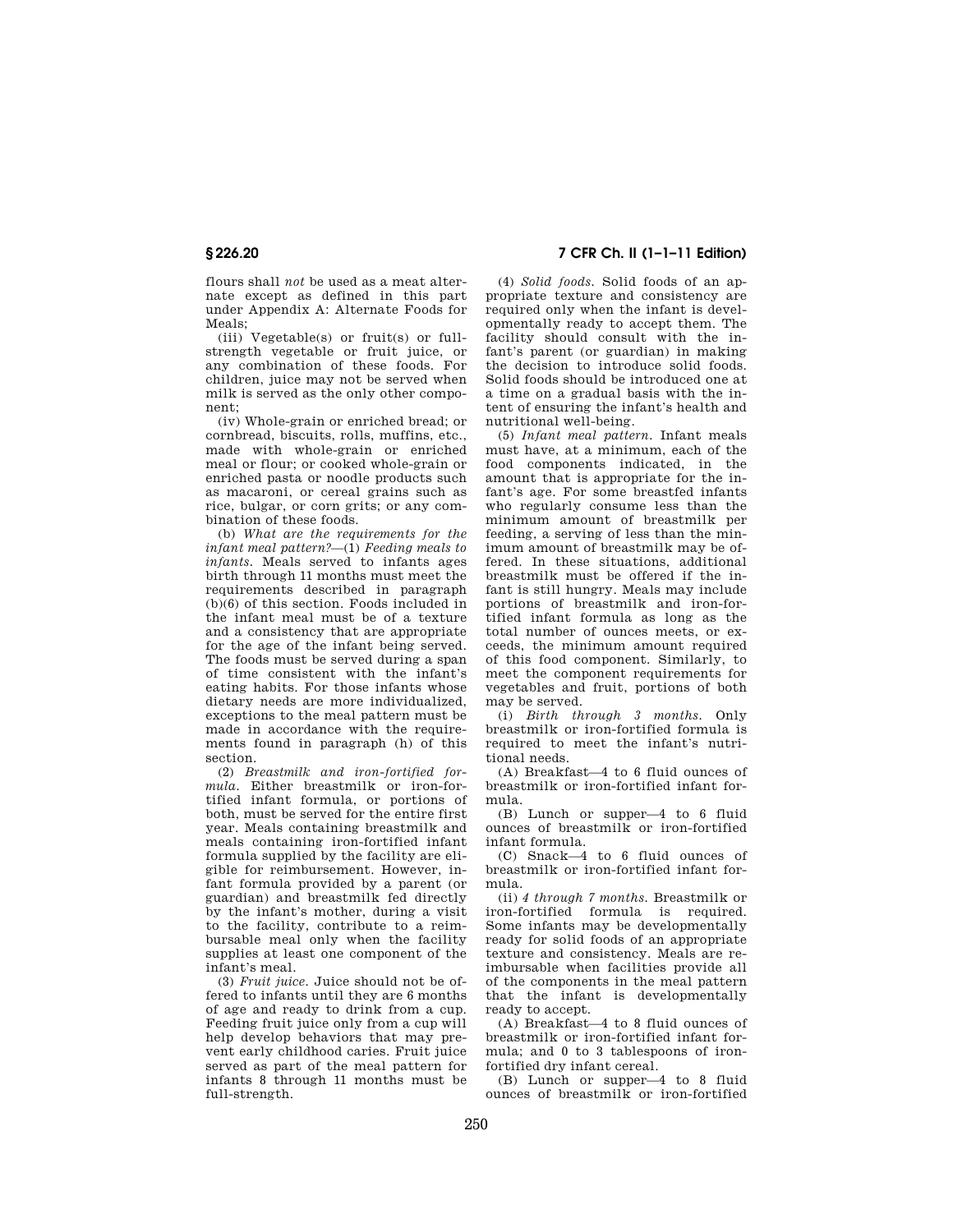infant formula; and 0 to 3 tablespoons of iron-fortified dry infant cereal; and 0 to 3 tablespoons of fruit or vegetable.

(C) Snack—4 to 6 fluid ounces of breastmilk or iron-fortified infant formula.

(iii) *8 through 11 months.* Breastmilk or iron-fortified formula and solid foods of an appropriate texture and consistency are required. Meals are reimbursable when facilities provide all of the components in the meal pattern that the infant is developmentally ready to accept.

(A) Breakfast—6 to 8 fluid ounces of breastmilk or iron-fortified infant formula; 2 to 4 tablespoons of iron-fortified dry infant cereal; and 1 to 4 tablespoons of fruit or vegetable.

(B) Lunch or supper—6 to 8 fluid ounces of breastmilk or iron-fortified infant formula; 2 to 4 tablespoons of iron-fortified dry infant cereal; and/or 1 to 4 tablespoons of meat, fish, poultry, egg yolk, or cooked dry beans or peas; or 1⁄2 to 2 ounces (weight) of cheese; or 1 to 4 ounces (volume) of cottage cheese; or 1 to 4 ounces (weight) of cheese food or cheese spread; and 1 to 4 tablespoons of fruit or vegetable.

(C) Snack—2 to 4 fluid ounces of breastmilk, iron-fortified infant formula, or full strength fruit juice; and 0 to 1⁄2 slice of crusty bread (if developmentally ready) or 0 to 2 cracker type products (if developmentally ready), which are made from whole-grain or enriched meal or flour, and suitable as a finger food for an infant.

(6) *Infant meal pattern table.* The minimum amounts of food components to serve to infants, as described in paragraph (b)(5) of this section, are:

| Type of meal service | Birth through 3 months                                          | 4 through 7 months                                                                                                                                                                            | 8 through 11 months                                                                                                                                                                                                                                                                                                                                                                                                                 |
|----------------------|-----------------------------------------------------------------|-----------------------------------------------------------------------------------------------------------------------------------------------------------------------------------------------|-------------------------------------------------------------------------------------------------------------------------------------------------------------------------------------------------------------------------------------------------------------------------------------------------------------------------------------------------------------------------------------------------------------------------------------|
|                      | 4–6 fluid ounces of formula 1<br>or breastmilk <sup>2,3</sup> . | 4–8 fluid ounces of formula 1<br>or breastmilk <sup>2,3</sup> ; and.<br>0-3 tablespoons of infant ce-<br>real $1,4$ .                                                                         | 6-8 fluid ounces of formula 1<br>or breastmilk <sup>2,3</sup> ; and<br>2-4 tablespoons of infant ce-<br>real <sup>1</sup> ; and<br>1-4 tablespoons of fruit or<br>vegetable or both.                                                                                                                                                                                                                                                |
| Lunch or Supper      | 4-6 fluid ounces of formula 1<br>or breastmilk <sup>2,3</sup> . | 4–8 fluid ounces of formula 1<br>or breastmilk <sup>2,3</sup> ; and.<br>0-3 tablespoons of infant ce-<br>real $1,4$ ; and.<br>0-3 tablespoons of fruit or<br>vegetable or both <sup>4</sup> . | 6-8 fluid ounces of formula 1<br>or breastmilk <sup>2,3</sup> ; and<br>2-4 tablespoons of infant ce-<br>real <sup>1</sup> : and/or<br>1–4 tablespoons of meat, fish,<br>poultry, egg yolk, cooked<br>dry beans or peas; or<br>$1/2-2$ ounces of cheese; or<br>1-4 ounces (volume) of cot-<br>tage cheese; or<br>1-4 ounces (weight) of<br>cheese food or cheese<br>spread: and<br>1-4 tablespoons of fruit or<br>vegetable or both. |
| Snack                | 4–6 fluid ounces of formula 1<br>or breastmilk <sup>2,3</sup> . | 4–6 fluid ounces of formula 1<br>or breastmilk <sup>2,3</sup> .                                                                                                                               | 2-4 fluid ounces of formula $1$ ,<br>breastmilk $2,3$ , or fruit juice $5$ ;<br>and<br>$0-1/2$ slice of bread 4,6 or 0-2<br>crackers <sup>4,6</sup> .                                                                                                                                                                                                                                                                               |

CHILD CARE INFANT MEAL PATTERN

1 Infant formula and dry infant cereal must be iron-fortified.<br><sup>2</sup> Breastmilk or formula, or portions of both, may be served; however, it is recommended that breastmilk be served in place of<br>formula from birth through 11 m

than the minimum amount of breastmilk may be offered, with additional breastmilk offered if the infant is still hungry.<br>"A serving of this component is required only when the infant is developmentally ready to accept it.<br>F

<sup>6</sup>A serving of this component must be made from whole-grain or enriched meal or flour.

(c) *Meal patterns for children age one through 12 and adult participants.* When individuals over age one participate in the Program, the total amount of food authorized in the meal patterns set forth below shall be provided in order to qualify for reimbursement.

(1) *Breakfast.* The minimum amount of food components to be served as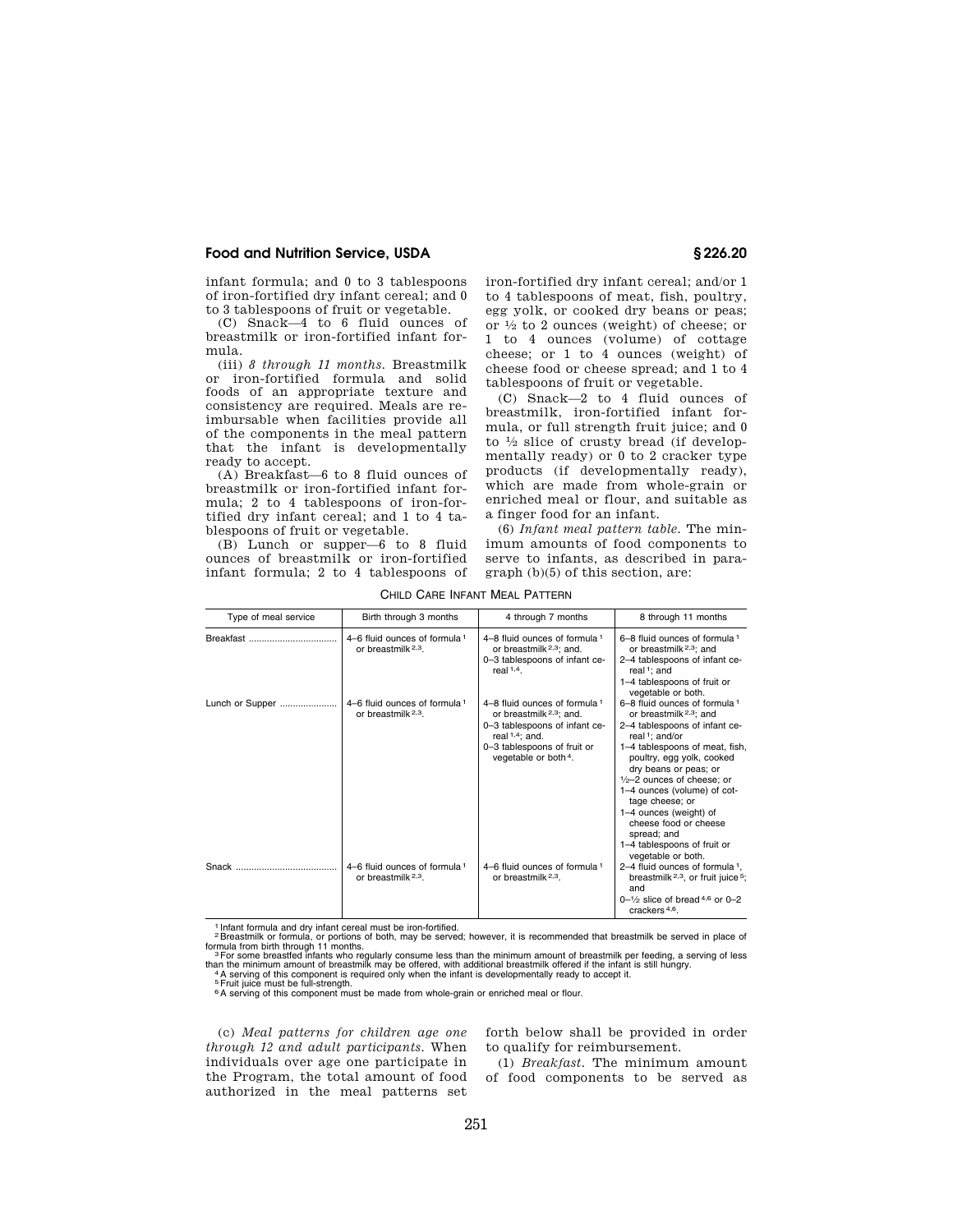# **§ 226.20 7 CFR Ch. II (1–1–11 Edition)**

breakfast as set forth in paragraph  $(a)(1)$  of this section are as follows:

| Food components                                                                                                                 | Age 1 and 2                                                              | Age 3 through 5                              | Age 6 through<br>121                            | Adult participants                            |
|---------------------------------------------------------------------------------------------------------------------------------|--------------------------------------------------------------------------|----------------------------------------------|-------------------------------------------------|-----------------------------------------------|
| Full-strength vegetable or fruit juice or an<br>equivalent quantity of any combination of<br>vegetable(s), fruit(s), and juice. | $\frac{1}{2}$ cup <sup>2</sup><br>$\frac{1}{4}$ cup<br>$\frac{1}{4}$ cup | $\frac{3}{4}$ cup                            | 1 cup<br>$\frac{1}{2}$ cup<br>$\frac{1}{2}$ cup | 1 cup. $^2$<br>  ½ cup.<br>$\frac{1}{2}$ cup. |
| Bread and Bread Alternates <sup>3</sup>                                                                                         |                                                                          |                                              |                                                 |                                               |
|                                                                                                                                 | $\frac{1}{2}$ slice                                                      | l 1∕∍ slice                                  | 1 slice                                         | 2 slices<br>(servings).                       |
| Cornbread, biscuits, rolls, muffins, etc. <sup>4</sup> or                                                                       | $\frac{1}{2}$ serving                                                    | $\frac{1}{2}$ serving                        | 1 serving                                       | 2 servings.                                   |
|                                                                                                                                 | $\frac{1}{4}$ cup or $\frac{1}{3}$<br>ounce.                             | $\frac{1}{3}$ cup or $\frac{1}{2}$<br>ounce. | $\frac{3}{4}$ cup or 1<br>ounce.                | $1\frac{1}{2}$ cup or 2<br>ounces.            |
|                                                                                                                                 | $\frac{1}{4}$ cup                                                        | $\frac{1}{4}$ cup                            | $\frac{1}{2}$ cup                               | 1 cup.                                        |
| Cooked pasta or noodle products or                                                                                              | $\frac{1}{4}$ cup                                                        | $\frac{1}{4}$ cup                            | $\frac{1}{2}$ cup                               | 1 cup.                                        |
| Cooked cereal grains or an equivalent quantity<br>of any combination of bread/bread alternate.                                  | $\frac{1}{4}$ cup                                                        | $\frac{1}{4}$ cup                            | $\frac{1}{2}$ cup                               | 1 cup.                                        |

1 Children ages 13 through 18 must be served minimum or larger portion sizes specified in this section for children ages 6

through 12.<br>
<sup>2</sup> For purposes of the requirements outlined in this subsection, a cup means a standard measuring cup.<br>
<sup>2</sup> For purposes of the requirements outlined in this subsection, a cup means a standard measuring cup.<br>

| Food components                                                                                                                                                                                                                                            | Age 1 and 2                                                                                                                               | Age 3 through 5                                                                                                                                                        | Age 6 through<br>12 <sup>1</sup>                                                                         | Adult participants                                                                                                                     |
|------------------------------------------------------------------------------------------------------------------------------------------------------------------------------------------------------------------------------------------------------------|-------------------------------------------------------------------------------------------------------------------------------------------|------------------------------------------------------------------------------------------------------------------------------------------------------------------------|----------------------------------------------------------------------------------------------------------|----------------------------------------------------------------------------------------------------------------------------------------|
| Vegetables and Fruits <sup>3</sup>                                                                                                                                                                                                                         | $\frac{1}{2}$ cup <sup>2</sup>                                                                                                            |                                                                                                                                                                        |                                                                                                          | 1 cup <sup>2</sup> .                                                                                                                   |
|                                                                                                                                                                                                                                                            | $\frac{1}{4}$ cup total                                                                                                                   | $\frac{1}{2}$ cup total                                                                                                                                                | 3/4 cup total                                                                                            | 1 cup total.                                                                                                                           |
| Bread and Bread Alternates <sup>4</sup>                                                                                                                                                                                                                    |                                                                                                                                           |                                                                                                                                                                        |                                                                                                          |                                                                                                                                        |
|                                                                                                                                                                                                                                                            | $\frac{1}{2}$ slice                                                                                                                       | 1/2 slice    1 slice                                                                                                                                                   |                                                                                                          | 2 slices<br>(servings).                                                                                                                |
| Cornbread, biscuits, rolls, muffins, etc. <sup>5</sup> or<br>Cooked pasta or noodle products or<br>Cooked cereal grains or an equivalent quantity<br>of any combination of bread/bread alternate.                                                          | $\frac{1}{2}$ serving<br>$\frac{1}{4}$ CUD<br>$\frac{1}{4}$ cup                                                                           | 1/2 serving<br>$\frac{1}{4}$ cup                                                                                                                                       | 1 serving<br>$\frac{1}{2}$ cup                                                                           | 2 servings.<br>1 cup.<br>1 cup.                                                                                                        |
| Meat and Meat Alternates                                                                                                                                                                                                                                   |                                                                                                                                           |                                                                                                                                                                        |                                                                                                          |                                                                                                                                        |
| Lean meat or poultry or fish <sup>6</sup> or<br>Cooked dry beans or peas or<br>Peanut butter or soynut butter or other nut or<br>seed butters or.<br>Peanuts or soynuts or tree nuts or seeds <sup>8</sup> or<br>Yogurt, plain or flavored, unsweetened or | 1 ounce<br>1 ounce<br>1 ounce<br>$\frac{1}{2}$<br>1/4 cup<br>2 tablespoons<br>$\frac{1}{2}$ ounce $9 = 50\%$<br>4 ounces or $\frac{1}{2}$ | 11/2 ounces<br>$1\frac{1}{2}$ ounces<br>$1\%$ ounces<br>$\frac{3}{4}$<br>3/8 CUD<br>3 tablespoons<br>$\frac{3}{4}$ ounce $\frac{9}{50\%}$<br>6 ounces or $\frac{3}{4}$ | 2 ounces<br>2 ounces<br>2 ounces<br>$\frac{1}{2}$ cup<br>4 tablespoons<br>1 ounce 9=50%<br>8 ounces or 1 | 2 ounces.<br>2 ounces.<br>2 ounces.<br>$\mathbf{1}$ .<br>$\frac{1}{2}$ cup.<br>4 tablespoons.<br>1 ounce $9 = 50\%$ .<br>8 ounces or 1 |
| sweetened or an equivalent quantity of any<br>combination of the above meat/meat alter-<br>nates.                                                                                                                                                          | cup.                                                                                                                                      | cup.                                                                                                                                                                   | cup.                                                                                                     | cup.                                                                                                                                   |

(2) *Lunch*. The minimum amount of as set forth in paragraph  $(a)(2)$  of this food components to be served as lunch section are as follows:

1 Children ages 13 through 18 must be served minimum or larger portion sizes specified in this section for children ages 6

through 12.<br>
<sup>2</sup> For purposes of the requirements outlined in this subsection, a cup means a standard measuring cup.<br>
<sup>2</sup> For purposes of the requirement.<br>
<sup>2</sup> Serve 2 or more kinds of vegetable(s) and/or fruit(s). Full-st

shall be made with whole grain or enriched meal or flour. 5Serving sizes and equivalents to be published in guidance materials by FNS.

6Edible portion as served. 7 Must meet the requirements in appendix A of this part.

<sup>8</sup>Tree nuts and seeds that may be used as meat alternates are listed in program guidance.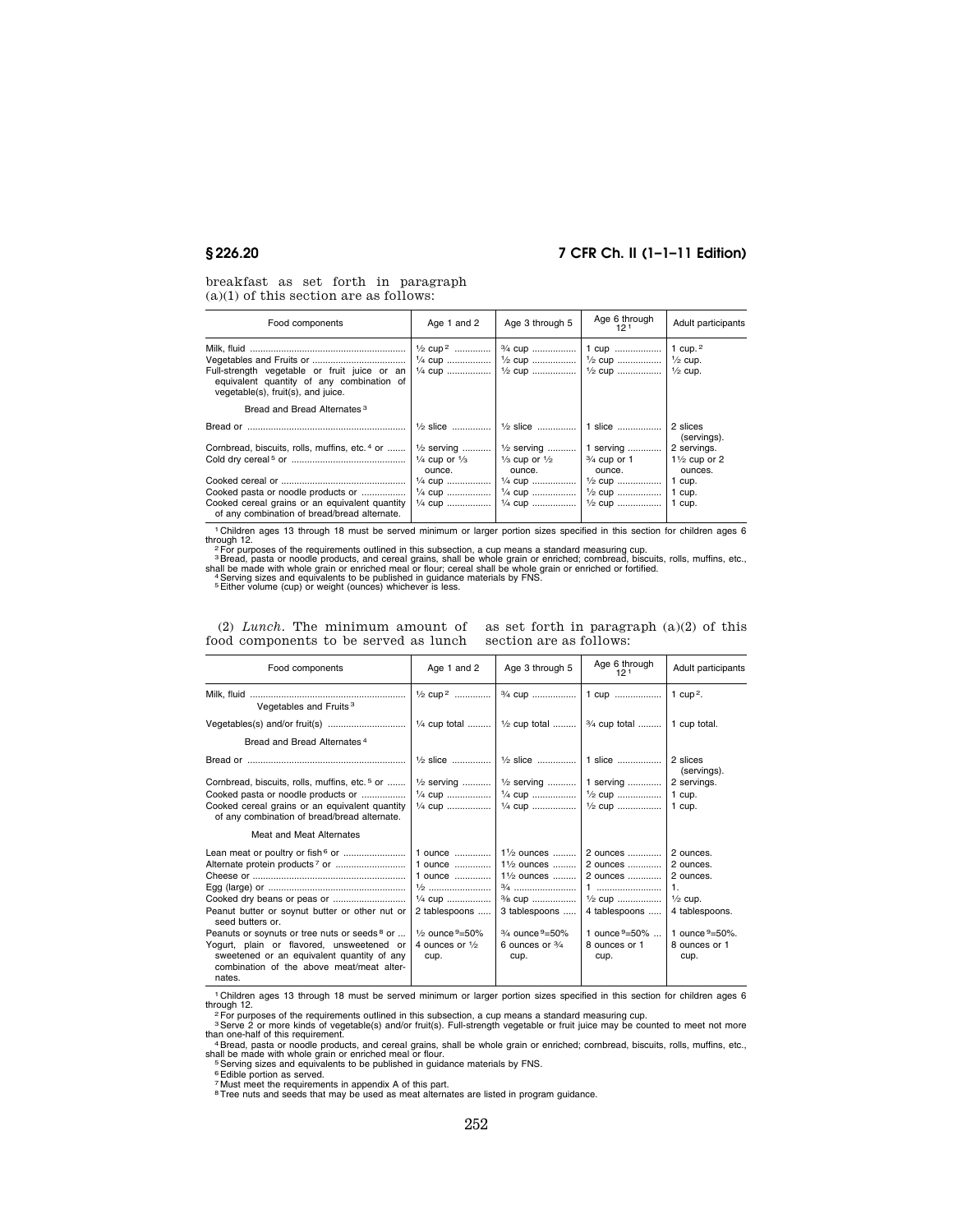<sup>9</sup> No more than 50% of the requirement shall be met with nuts or seeds. Nuts or seeds shall be combined with another meat/<br>meat alternate to fulfill the requirement. For purpose of determining combinations, 1 ounce of nut

(3) *Supper*. The minimum amount of as set forth in paragraph  $(a)(3)$  of this food components to be served as supper

section are as follows:

| Age 1 and 2                                                                                                                                | Age 3 through 5                                                                                                                                                                                  | Age 6 through<br>121                                                                                                | Adult participants                                                                                                                                                                                                         |
|--------------------------------------------------------------------------------------------------------------------------------------------|--------------------------------------------------------------------------------------------------------------------------------------------------------------------------------------------------|---------------------------------------------------------------------------------------------------------------------|----------------------------------------------------------------------------------------------------------------------------------------------------------------------------------------------------------------------------|
| $\frac{1}{2}$ cup <sup>2</sup>                                                                                                             | 3/4 cup <sup>2</sup>                                                                                                                                                                             | 1 cup                                                                                                               | None.                                                                                                                                                                                                                      |
|                                                                                                                                            |                                                                                                                                                                                                  |                                                                                                                     | 1 cup total.                                                                                                                                                                                                               |
|                                                                                                                                            |                                                                                                                                                                                                  |                                                                                                                     |                                                                                                                                                                                                                            |
|                                                                                                                                            |                                                                                                                                                                                                  |                                                                                                                     | 2 slices<br>(servings). <sup>5</sup>                                                                                                                                                                                       |
|                                                                                                                                            |                                                                                                                                                                                                  |                                                                                                                     | 2 servings.                                                                                                                                                                                                                |
|                                                                                                                                            |                                                                                                                                                                                                  |                                                                                                                     |                                                                                                                                                                                                                            |
| 1 ounce<br>1 ounce<br>1 ounce<br>$\frac{1}{4}$ cup<br>2 tablespoons<br>$\frac{1}{2}$ ounce $9 = 50\%$<br>4 ounces or $\frac{1}{2}$<br>cup. | $1\frac{1}{2}$ ounces<br>$1\frac{1}{2}$ ounces<br>$1\frac{1}{2}$ ounces<br>$\frac{3}{4}$<br>% cup<br>3 tablespoons<br>$\frac{3}{4}$ ounce $\frac{9}{2}$ 50%<br>6 ounces or $\frac{3}{4}$<br>cup. | 2 ounces<br>2 ounces<br>2 ounces<br>$\frac{1}{2}$ cup<br>4 tablespoons<br>1 ounce $9=50\%$<br>8 ounces or 1<br>cup. | 2 ounces.<br>2 ounces.<br>2 ounces.<br>$\overline{1}$ .<br>$\frac{1}{2}$ cup.<br>4 tablespoons.<br>1 ounce $9 = 50\%$ .<br>8 ounces or 1<br>cup.                                                                           |
|                                                                                                                                            | $\frac{1}{4}$ cup total<br>$\frac{1}{2}$ serving                                                                                                                                                 |                                                                                                                     | $\frac{1}{2}$ cup total $\frac{3}{4}$ cup total<br>$\frac{1}{2}$ slice    $\frac{1}{2}$ slice    1 slice<br>$\frac{1}{2}$ serving    1 serving   <br>$\frac{1}{4}$ cup    $\frac{1}{4}$ cup    $\frac{1}{2}$ cup    1 cup. |

<sup>1</sup> Children ages 13 through 18 must be served minimum or larger portion sizes specified in this section for children ages 6<br>
<sup>2</sup> For purposes of the requirements outlined in this subsection, a cup means a standard measuri

(4) *Snack.* The minimum amounts of food components to be served as snack as set forth in paragraph  $(a)(4)$  of this section are as follow. Select two of the

following four components. (For children, juice may not be served when milk is served as the only other component.)

| Food components                                                      | Age 1 and 2 | Age 3 through | Age 6 through<br>121                              | Adult partici-<br>pants <sup>1</sup> |  |
|----------------------------------------------------------------------|-------------|---------------|---------------------------------------------------|--------------------------------------|--|
| <b>MILK</b>                                                          |             |               |                                                   |                                      |  |
|                                                                      |             |               | 1/2 cup <sup>2</sup>   1/2 cup    1 cup    1 cup. |                                      |  |
| <b>VEGETABLES AND FRUIT</b>                                          |             |               |                                                   |                                      |  |
| quantity of any combination of vegetable(s), fruit(s),<br>and juice. |             |               |                                                   |                                      |  |
|                                                                      |             |               |                                                   |                                      |  |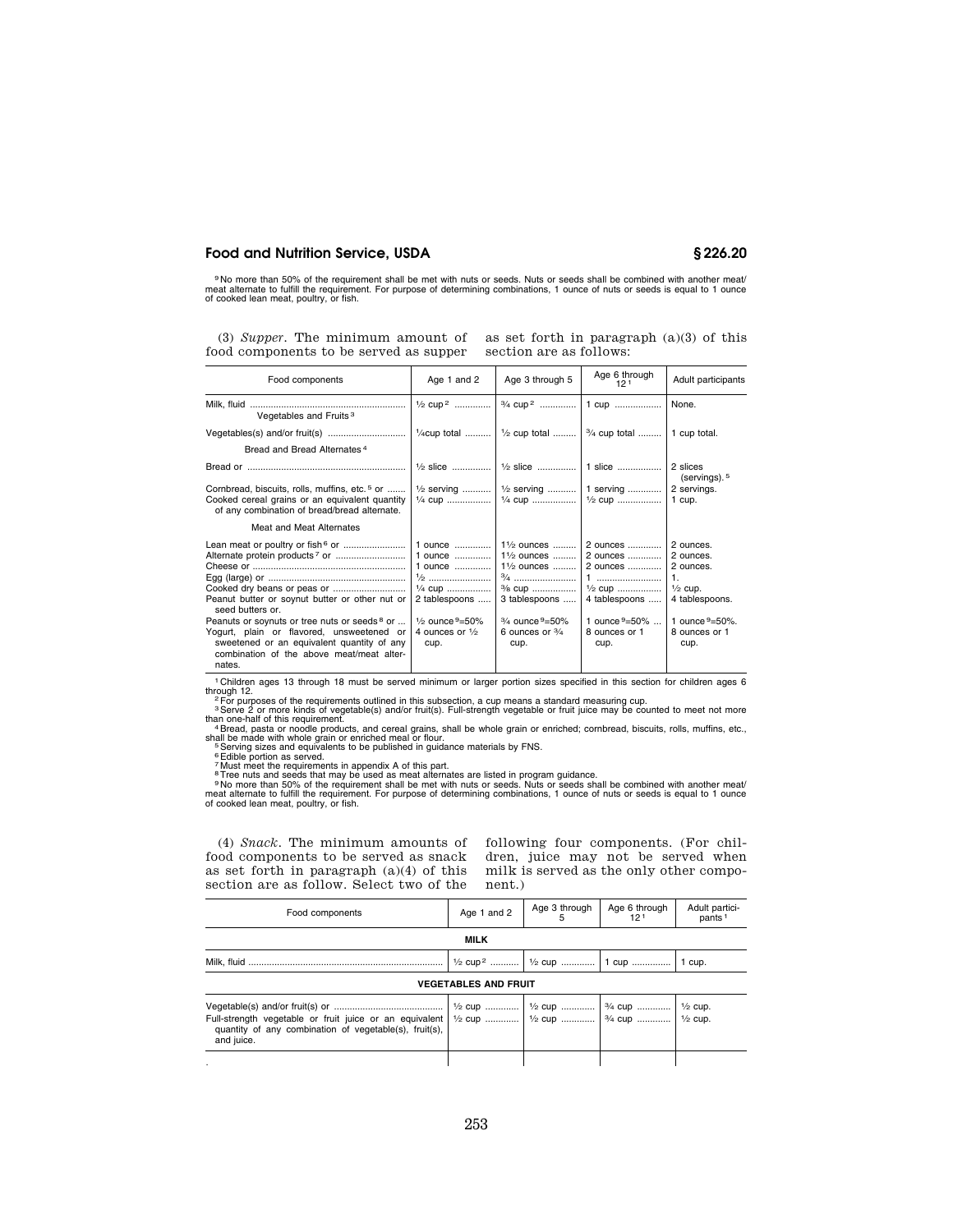# **§ 226.20 7 CFR Ch. II (1–1–11 Edition)**

| Food components                                           | Age 1 and 2                                                               | Age 3 through                                                           | Age 6 through<br>12 <sup>1</sup> | Adult partici-<br>pants <sup>1</sup> |  |  |  |
|-----------------------------------------------------------|---------------------------------------------------------------------------|-------------------------------------------------------------------------|----------------------------------|--------------------------------------|--|--|--|
|                                                           | <b>BREAD AND BREAD ALTERNATES3</b>                                        |                                                                         |                                  |                                      |  |  |  |
|                                                           |                                                                           | $\frac{1}{2}$ slice    $\frac{1}{2}$ slice    1 slice    1 slice (serv- |                                  | ing).                                |  |  |  |
| Cornbread, biscuits, rolls, muffins, etc. <sup>4</sup> or | $\frac{1}{2}$ serving    $\frac{1}{2}$ serving    1 serving    1 serving. | $\frac{1}{3}$ ounce    $\frac{1}{2}$ ounce    1 ounce    1 ounce.       |                                  |                                      |  |  |  |
| combination of bread/bread alternates.                    |                                                                           | 1/4 cup    1/4 cup    1/2 cup    1/2 cup.                               |                                  |                                      |  |  |  |
| <b>MEAT AND MEAT ALTERNATES</b>                           |                                                                           |                                                                         |                                  |                                      |  |  |  |

| Lean meat or poultry or fish $6$ or $\ldots$ $\ldots$ $\ldots$ $\ldots$ $\ldots$ $\ldots$ $\ldots$ $\ldots$ $\ldots$ $\ldots$ $\ldots$ $\ldots$ $\ldots$ $\ldots$ $\ldots$ $\ldots$ $\ldots$ $\ldots$ $\ldots$ $\ldots$ $\ldots$ $\ldots$ $\ldots$ $\ldots$ $\ldots$ $\ldots$ $\ldots$ $\ldots$ $\ldots$ $\ldots$ |                                                                   |      |      |      |
|-------------------------------------------------------------------------------------------------------------------------------------------------------------------------------------------------------------------------------------------------------------------------------------------------------------------|-------------------------------------------------------------------|------|------|------|
|                                                                                                                                                                                                                                                                                                                   |                                                                   |      |      |      |
|                                                                                                                                                                                                                                                                                                                   | $\frac{1}{2}$ ounce    $\frac{1}{2}$ ounce    1 ounce    1 ounce. |      |      |      |
|                                                                                                                                                                                                                                                                                                                   |                                                                   |      |      |      |
|                                                                                                                                                                                                                                                                                                                   |                                                                   |      |      |      |
| Peanut butter or soynut butter or other nut or seed but- 1 tablespoon  1 tablespoon    2 tablespoons   2 tablespoons.<br>ters or.                                                                                                                                                                                 |                                                                   |      |      |      |
|                                                                                                                                                                                                                                                                                                                   |                                                                   |      |      |      |
| Yogurt, plain or flavored, unsweetened or sweetened, or 2 ounces or $\frac{1}{4}$ 2 ounces or $\frac{1}{4}$ 4 ounces or $\frac{1}{2}$ 4 ounces or $\frac{1}{2}$                                                                                                                                                   |                                                                   |      |      |      |
| an equivalent quantity of any combination of meat/                                                                                                                                                                                                                                                                | cup.                                                              | cup. | cup. | cup. |
| meat alternates.                                                                                                                                                                                                                                                                                                  |                                                                   |      |      |      |

1 Children ages 13 through 18 must be served minimum or larger portion sizes specified in this section for children ages 6 through 12.<br>- <sup>2</sup> For purposes of the requirements outlined in this subsection, a cup means a standard measuring cup.<br>- <sup>3</sup> Bread, pasta or noodle products, and cereal grains shall be whole-grain or enriched; cornbread, b

shall be made with whole-grain or enriched meal or flour; cereal shall be whole-grain or enriched or fortified.<br><sup>4</sup> Serving size and equivalents to be published in guidance materials by FNS.<br><sup>5</sup> Either volume (cup) or weig

7 Must meet the requirements in Appendix A of this part.

8One-half egg meets the required minimum amount (one ounce or less) of meat alternate. 9Tree nuts and seeds that may be used as meat alternates are listed in program guidance.

(d) *Additional food.* To improve the nutrition of participating children over 1 year of age additional foods may be served with each meal as follows:

(1) *Breakfast.* Include as often as practical one-half egg; or a 1-ounce serving (edible portion as served) of meat, poultry or fish; or 1-ounce of cheese; or 2 tablespoons of peanut butter; or 4 oz. of yogurt; or an equivalent quantity of any combination of these foods. Additional foods may be served as desired.

(2) *Lunch, supper or supplemental food.*  Additional foods may be served as desired.

(e) *Temporary unavailability of milk.* If emergency conditions prevent an institution normally having a supply of milk from temporarily obtaining milk deliveries, the State agency may approve the service of breakfasts, lunches, or suppers without milk during the emergency period.

(f) *Continuing unavailability of milk.*  The inability of an institution to obtain a supply of milk on a continuing basis shall not bar it from participation in the Program. In such cases, the State agency may approve service of meals without milk, provided that an equivalent amount of canned, whole dry or nonfat dry milk is used in the preparation of the components of the meal set forth in paragraphs  $(a)(1)$ ,  $(2)$ and (3) of this section.

(g) *Statewide substitutions.* In American Samoa, Puerto Rico, Guam, the Virgin Islands, the Trust Territory of the Pacific Islands, and the Northern Mariana Islands the following variations from the meal requirements are authorized: A serving of a starchy vegetable, such as yams, plantains, or sweet potatoes may be substituted for the bread requirements.

(h) *Individual substitutions.* Substitutions may be made in food listed in paragraphs (b) and (c) of this section if individual participants are unable, because of medical or other special dietary needs, to consume such foods. Substitutions because of medical needs shall be made only when supported by a statement from a recognized medical authority which includes recommended alternate foods.